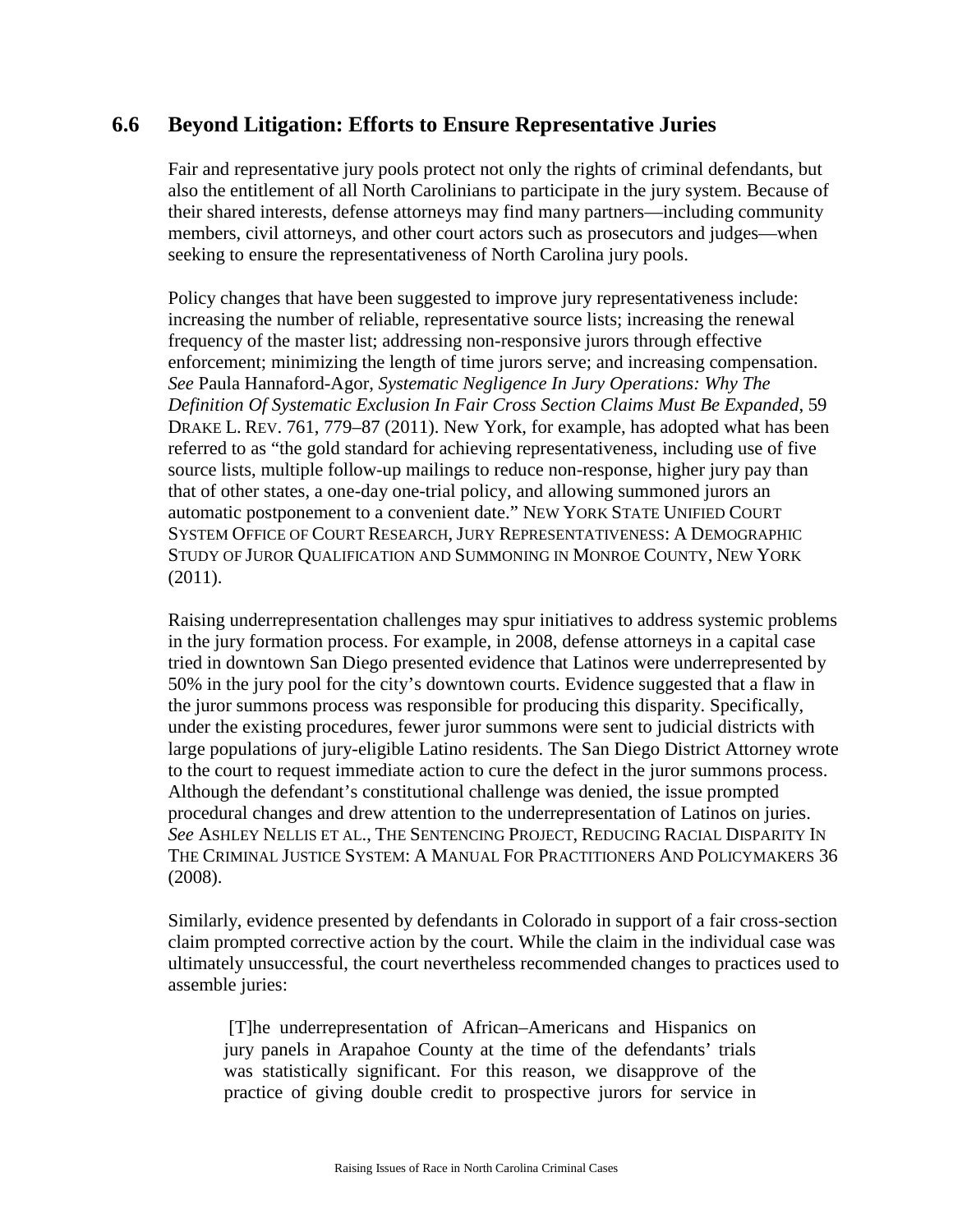Aurora municipal court, and we direct that this practice be stopped immediately.

However, our review of all the statistical evidence presented by Washington leads us to conclude that the underrepresentation of African–Americans and Hispanics on jury panels in Arapahoe County was not unfair or unreasonable.

*Washington v. People*, 186 P.3d 594, 605–06 (Colo. 2008).

In Massachusetts, a federal court found that the higher undeliverable and failure-toappear rates from potential jurors living in predominantly minority neighborhoods produced unrepresentative juries, and ordered the court to re-mail undeliverable summons to different addresses within the same zip code as a possible remedy. While this order was overturned as beyond the scope of the court's authority, the United States District Court for the District of Massachusetts eventually changed its jury plan to respond to undeliverable summonses in the manner proposed by the district court. *See* Paula Hannaford-Agor, *Systematic Negligence In Jury Operations: Why The Definition Of Systematic Exclusion In Fair Cross Section Claims Must Be Expanded*, 59 DRAKE L. REV. 761, 778 n.99 (2011) (discussing *United States v. Green*, 389 F. Supp. 2d 29, 38 (D. Mass. 2005)).

Any irregularities in the jury composition process, as well as disparities in the jury pool, should be brought to the attention of the court. *See* AMERICAN BAR ASSOCIATION, AMERICAN JURY PROJECT, [PRINCIPLES FOR JURIES AND JURY TRIALS](http://www.americanbar.org/content/dam/aba/migrated/juryprojectstandards/principles.authcheckdam.pdf) (2005) ("It is the duty of the courts to enforce and protect the rights to jury trial and jury service.]"). Any concerns also can be presented to standing committees examining diversity issues in criminal justice system administration. Attorneys should determine whether their judicial district has such a committee and, if not, consider (1) starting such a committee; (2) bringing concerns to the attention of the county's jury commission; (3) contacting the North Carolina Advocates for Justice Racial and Ethnic Bias in the Criminal Justice System Task Force; and/or; (4) contacting the North Carolina Commission on Racial Disparities in the Criminal Justice System. Information about both the Task Force and the Commission can be found at [http://www.ncaj.com/index.cfm?pg=NC\\_Racial\\_Justice.](http://www.ncaj.com/index.cfm?pg=NC_Racial_Justice) One reform that could be explored is the adoption of a local rule that all panel members report their race on the record as a standard procedure.

**Case study: Jury Formation Process in Judicial District 15B.** In North Carolina Judicial District 15B, comprised of Orange and Chatham counties, court actors have expressed concerned about the possible underrepresentation of racial minorities in jury pools. *See, e.g.*, James Williams Letter to Representative Hackney in the Race Materials Bank at [www.ncids.org](http://www.ncids.org/) (select "Training and Resources"). Recently, the Judicial District Executive Council, which includes local leaders such as the resident Superior Court judge, the Chief District Court judge, the Chief Public Defender, the elected District Attorney, and the elected Clerk of Court, decided to undertake a study to determine whether anecdotal observations about underrepresentation are correct and, if so, to try to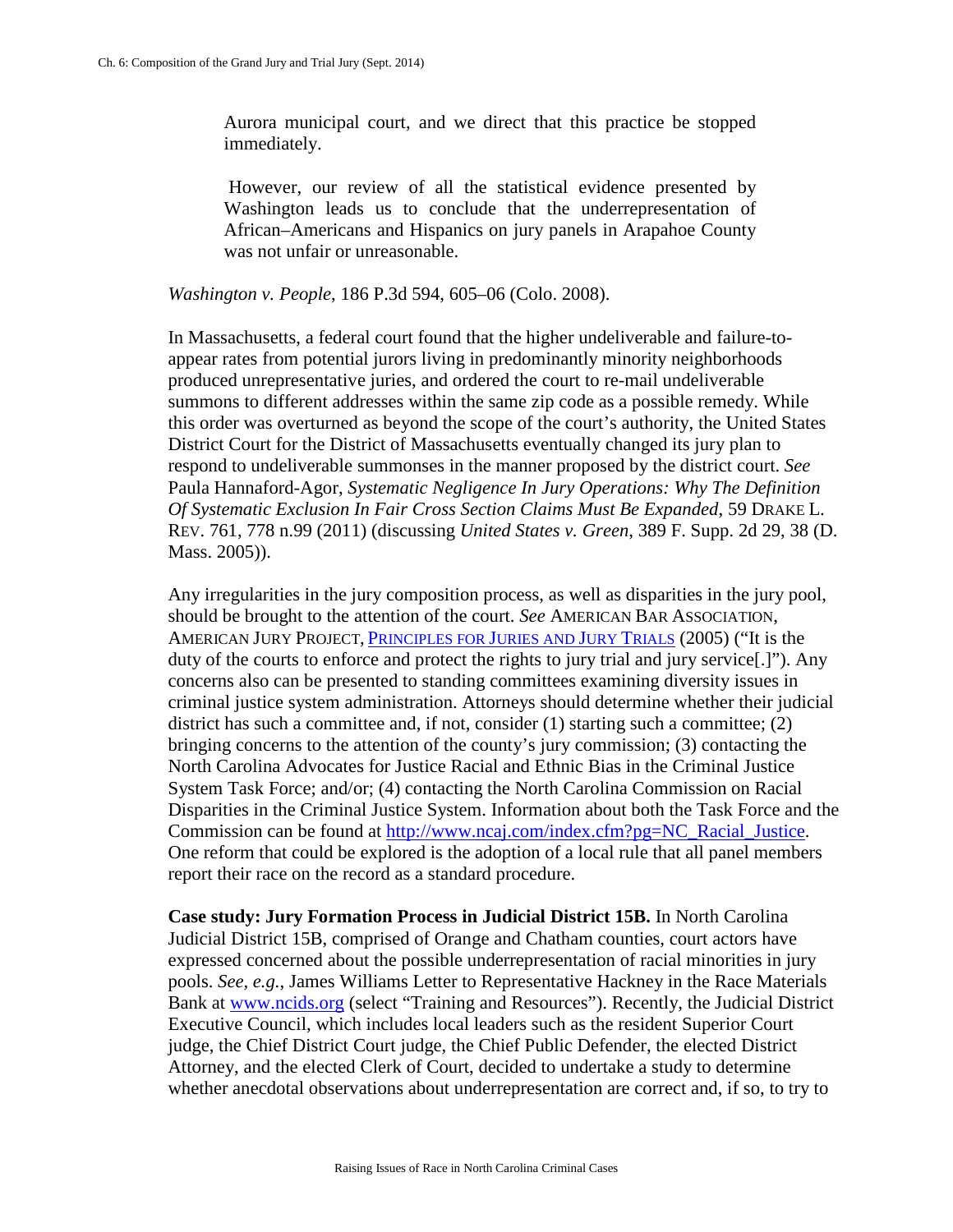identify where in the process the racial disparities are produced. With the support of faculty and students in the UNC School of Government's Masters in Public Administration program, a process of gathering and analyzing data regarding jury pools and examining jury formation procedures in Orange and Chatham Counties is underway. Below, Allen Baddour, Resident Superior Court Judge for North Carolina Judicial District 15B, reflects on this process.

Over the years, questions have arisen as to whether the jury pool adequately represents a fair cross section of the community. No one has ever claimed actual bias, or discrimination, to my knowledge. But regularly, the question has arisen: does the jury pool reflect too few persons of color? This is an incredibly difficult question to deal with as a trial judge. We are used to accepting at face value that those brought before us as the jury pool came there randomly, and are as diverse as the county they come from, based on geography, race, ethnicity, gender, and age. And even more difficult to handle as a part of any given case: if there was some sort of discrepancy, what is the solution? Do we dismiss the pool, and call another? Do we throw out the master list (from which this week's names were pulled)?

It finally occurred to me that the best way to resolve these questions, and plenty of others, was to systematically collect data. I have never seen anyone act in a discriminatory way in jury selection, or in the creation of the jury pool. I have traveled the state and seen pools in dozens of counties. Inevitably, some jury pools contain a greater percentage of minorities than others. Do differences in the jury pool track the population of a county as a whole? It is hard to say. I also know that I cannot "tell" someone's race just by looking at them.

Another difficulty in sorting out whether a disparity exists is in the difference between who we ask to join us (by summons) as compared to who actually shows up. Some counties approach a 100% response rate (meaning that all jurors summonsed actually appear), and others are much closer to 50%. Orange County's population is notoriously transient, as many students make it onto the jury list, only to be long gone once they are actually summoned. I have always felt that many people who didn't show up for jury duty were doing the best they could with a very real dilemma: the choice of an hourly wage earner or one who stays home with children giving up that pay or risking putting the children in an unsafe or unstable situation, as compared to risking ignoring a court order. I have tried issuing show cause orders to have those who fail to show for jury duty, but that involves deputy time (to serve the orders), court time (to hear the case), and ultimately, the sanction (\$50 fine) really isn't worth it.

I have some concern and empathy for those who don't show up for jury duty when their reasons are economic. I am not sure if there is any correlation between those most affected economically in Orange and Chatham and race.

But I am getting a little bit ahead of myself. Before we can take measures to ensure we consistently have the most representative jury pools possible, before we can decide how representative is "enough," and before we can balance - if at all- the rights of defendants accused of crimes with the circumstances of jurors (and is the defendant most helped by a willing juror or a recalcitrant, distracted, or hostile juror?) . . . before all that, we must understand the data.

And so, District 15B, with great assistance from the School of Government, is undertaking an examination of our jury system. We are analyzing everything: how does the master jury list get created? Who shows up for jury service? Who gets deferred? Who fails to show up? Along the way, we'll examine the decision points - what decisions are made by court officials that may have